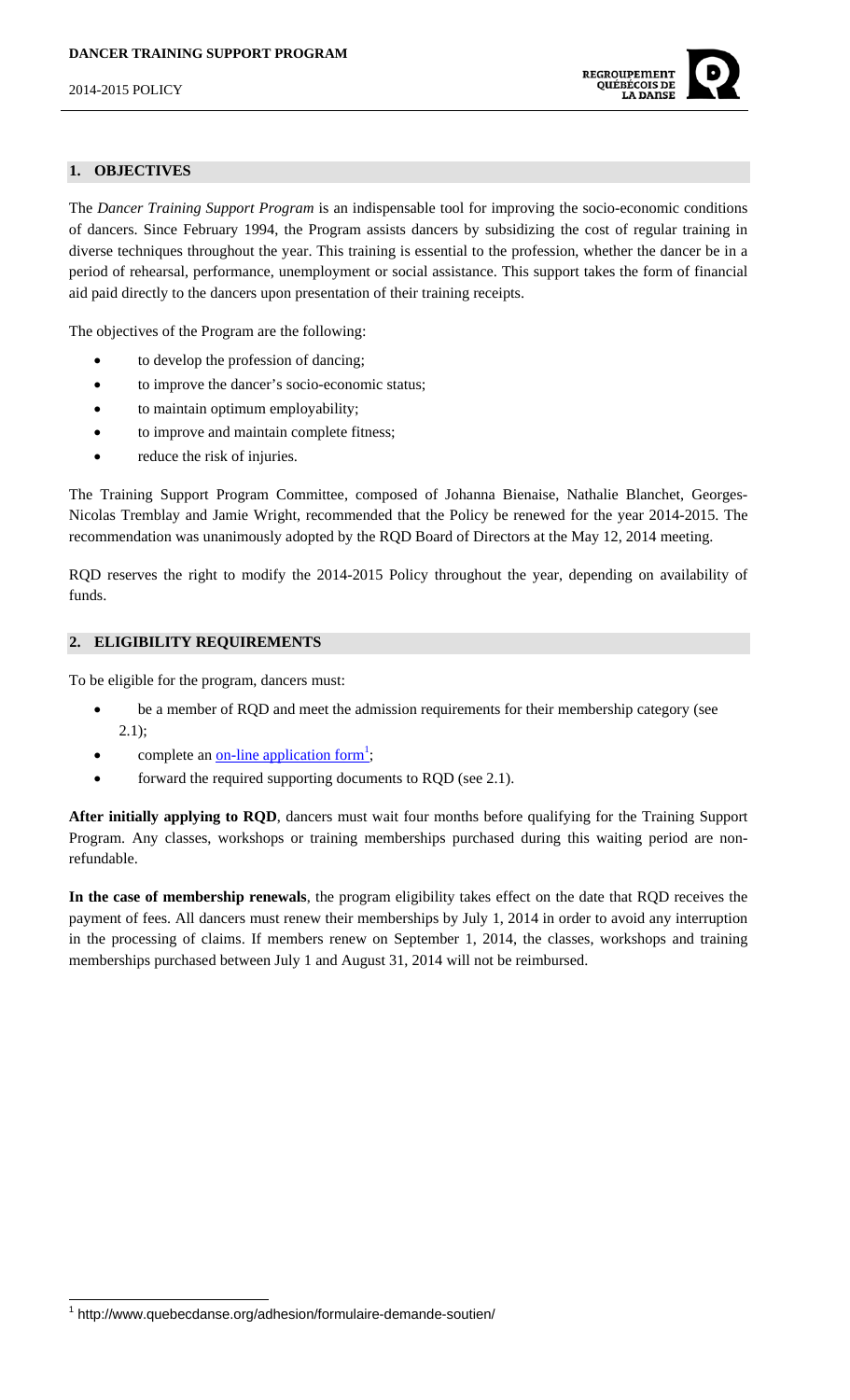

#### **2.1 Admission Requirements**

| 2.1.1<br><b>Apprentice Member</b>                                                                                                                                                                                                                                                                                                                                                                                                                                                                                   | <b>Professional Individual or</b><br>2.1.2                                                                                                                                                                                                                                                                      |
|---------------------------------------------------------------------------------------------------------------------------------------------------------------------------------------------------------------------------------------------------------------------------------------------------------------------------------------------------------------------------------------------------------------------------------------------------------------------------------------------------------------------|-----------------------------------------------------------------------------------------------------------------------------------------------------------------------------------------------------------------------------------------------------------------------------------------------------------------|
|                                                                                                                                                                                                                                                                                                                                                                                                                                                                                                                     | <b>Corporate Member</b>                                                                                                                                                                                                                                                                                         |
| Must have completed, within the last three years<br>$\rightarrow$<br>(2012, 2013 or 2014), initial training in dance at an<br>advanced-level institution.<br><b>Supporting documents required:</b> copy of<br>diploma or Attestation of Collegial Studies (ACS).<br>In the case of equivalent training, the applicant<br>$\rightarrow$<br>must be a member of RQD for at least three years.<br><b>Supporting documents required: CV containing</b><br>a detailed description of the courses and workshops<br>taken. | Must have a minimum of eight paid<br>$\rightarrow$<br>performances <sup>2</sup> in Quebec or Canada in a<br>professional context <sup>3</sup> for two consecutive<br>years between 2012 and 2017.<br><b>Supporting documents required : copies of</b><br>letters of agreement or signed contracts. <sup>4</sup> |

## **3. SPECIAL CASES**

- Beginning in the fourth year of RQD membership, **apprentice members** who have an equivalent training must attain the status of professional individual members or corporate members to have access to the Training Support Program.
- **Individual or corporate members who do not have a minimum of eight performances** may qualify for the Training Support Program if they have accumulated a minimum of 300 hours of paid work. These hours must have been devoted to research and creation or the remount of a work as a dancer, and over a period of two consecutive years between 2012 and 2017. These activities, however, must not have been the object of paid performances.

**Supporting documents required:** updated CV and copies of letters of agreement or signed contracts.

- **Dancers who receive support for their training on a regular basis from their employer** (financial support or training classes) are eligible for the Program solely during periods of unemployment. Supporting documents required: **Signed** contract or attestation from employer specifying periods of inactivity or unemployment.
- **Individual or corporate members who have been inactive over the last two years** because of a prolonged work stoppage (pregnancy, maternity leave, accident or illness) are eligible, subject to evaluation.

**Supporting documents required:** updated CV, medical certificate, birth certificate of child, or other pertinent documents.

<sup>2</sup> Corporate events and activities that took place in an academic, amateur or semi-professional context will not be recognized in the calculation of eight performances.

<sup>&</sup>lt;sup>3</sup> The professional context includes organisations primarily involved in creation or presentation. It can include dance companies or collectives, theatres or venues recognized by one's peers. Included in this definition are events in which the dancers are chosen by other dance professionals.

<sup>&</sup>lt;sup>4</sup> Evening programs, posters, invoices and websites are not admissable as supporting documents.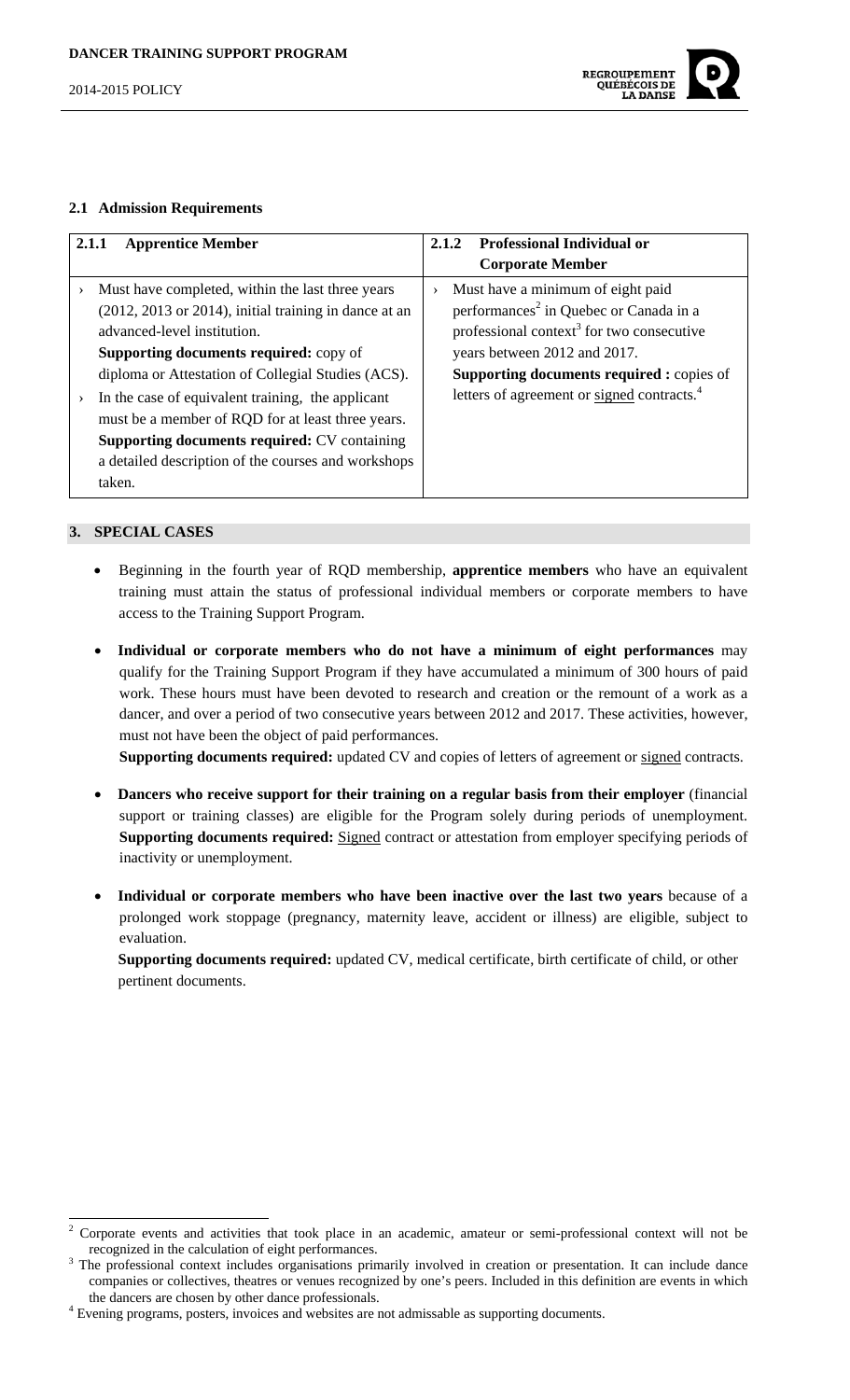

## **4. REIMBURSED TRAINING**

| 4.1<br><b>Apprentice Member</b>                                                                       | <b>Professional Individual or</b><br>4.2<br><b>Corporate Member</b> |
|-------------------------------------------------------------------------------------------------------|---------------------------------------------------------------------|
|                                                                                                       |                                                                     |
| Classes in ballet, contemporary dance AND<br>another optional genre                                   | All technical training related to dance.                            |
| Pilates, yoga, gyrokinesis, gyrotonic, Qi Gong,<br>Gym sur table TCP, Perfmax and fitness<br>training |                                                                     |

Only classes, workshops and training memberships taken in Quebec are reimbursable. However, members residing in Gatineau may obtain financial support for dance classes and workshops taken in Ottawa.

Classes and workshops funded by Emploi-Québec in Montreal are not reimbursable.

The costs of physical fitness evaluation services, studio rentals, or training materials are not reimbursable.

# **5. AMOUNT REIMBURSED**

| <b>Apprentice Member</b><br>5.1               | Professional Individual or<br>5.2<br><b>Corporate Member</b> |
|-----------------------------------------------|--------------------------------------------------------------|
|                                               |                                                              |
| Up to \$7 per class.                          | Up to \$7 per class.                                         |
| Workshops and memberships: 40% of cost        | Training sessions costing more than \$30: \$15               |
| Up to a maximum of \$500 per year, subject to | Workshops and memberships: 40% of cost                       |
| availability of funds.                        | Up to a maximum of \$600 per year, subject to                |
|                                               | availability of funds.                                       |

# **6. REIMBURSEMENT PROCEDURE**

- To obtain a reimbursement, **members must submit to RQD a duly completed expense claim form, along with photocopied receipts**. A blank form will be sent to each claimant.
- Members have **three months from the date of the receipt of payment to make their claims**.
- The maximum processing time for claims is 30 working days. RQD will send out all reimbursements by mail.
- **RQD will not issue cheques for claims under \$40.** Claims below this amount will be processed at a later date, upon reception of other claims, until the total of the reimbursement reaches \$40 or more.